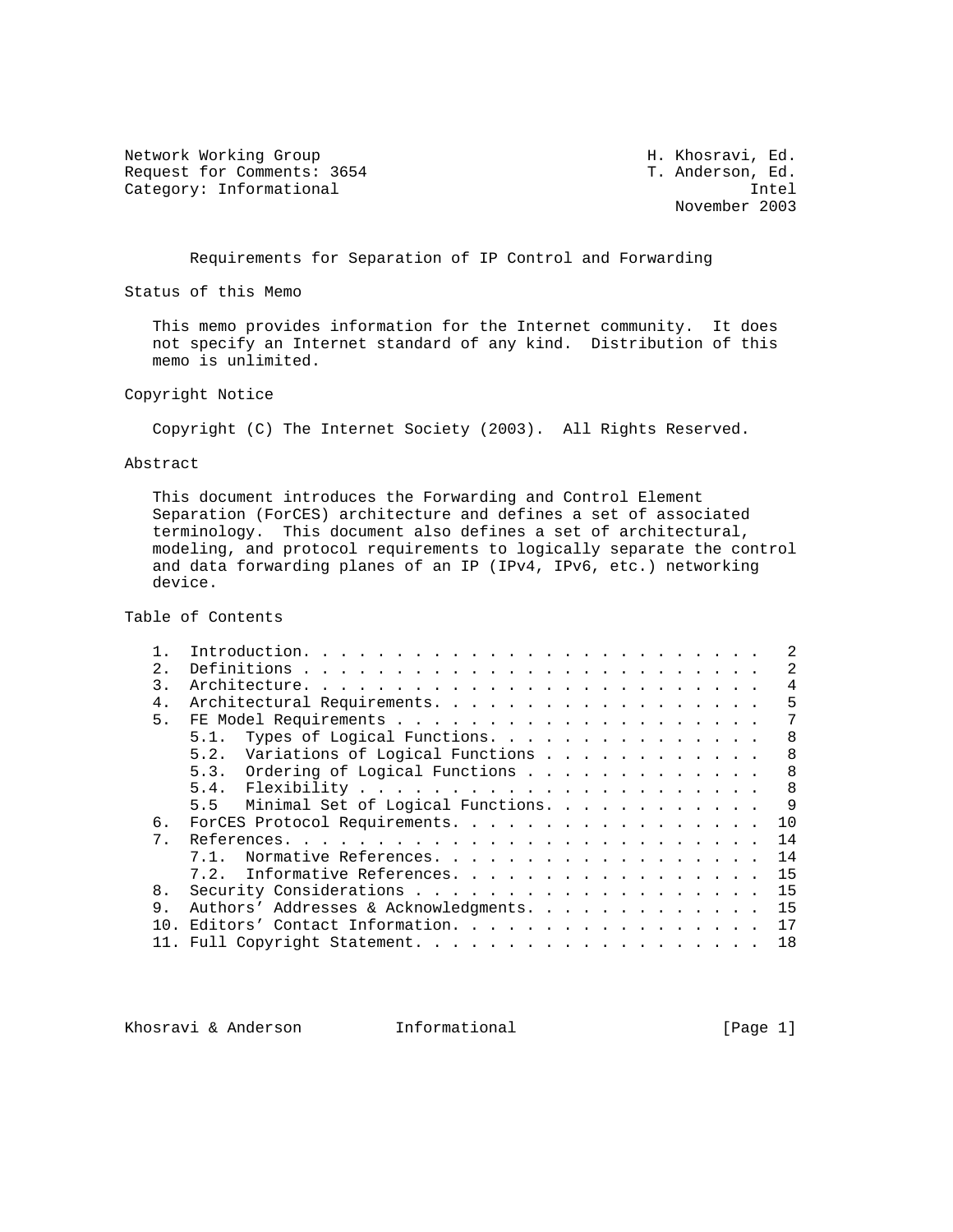## 1. Introduction

 An IP network element is composed of numerous logically separate entities that cooperate to provide a given functionality (such as a routing or IP switching) and yet appear as a normal integrated network element to external entities. Two primary types of network element components exist: control-plane components and forwarding plane components. In general, forwarding-plane components are ASIC, network-processor, or general-purpose processor-based devices that handle all data path operations. Conversely, control-plane components are typically based on general-purpose processors that provide control functionality such as the processing of routing or signaling protocols. A standard set of mechanisms for connecting these components provides increased scalability and allows the control and forwarding planes to evolve independently, thus promoting faster innovation.

 For the purpose of illustration, let us consider the architecture of a router to illustrate the concept of separate control and forwarding planes. The architecture of a router is composed of two main parts. These components, while inter-related, perform functions that are largely independent of each other. At the bottom is the forwarding path that operates in the data-forwarding plane and is responsible for per-packet processing and forwarding. Above the forwarding plane is the network operating system that is responsible for operations in the control plane. In the case of a router or switch, the network operating system runs routing, signaling and control protocols (e.g., RIP, OSPF and RSVP) and dictates the forwarding behavior by manipulating forwarding tables, per-flow QoS tables and access control lists. Typically, the architecture of these devices combines all of this functionality into a single functional whole with respect to external entities.

# 2. Definitions

 Addressable Entity (AE) - A physical device that is directly addressable given some interconnect technology. For example, on IP networks, it is a device to which we can communicate using an IP address; and on a switch fabric, it is a device to which we can communicate using a switch fabric port number.

 Physical Forwarding Element (PFE) - An AE that includes hardware used to provide per-packet processing and handling. This hardware may consist of (but is not limited to) network processors, ASIC's, line cards with multiple chips or stand alone box with general-purpose processors.

Khosravi & Anderson **Informational Informational** [Page 2]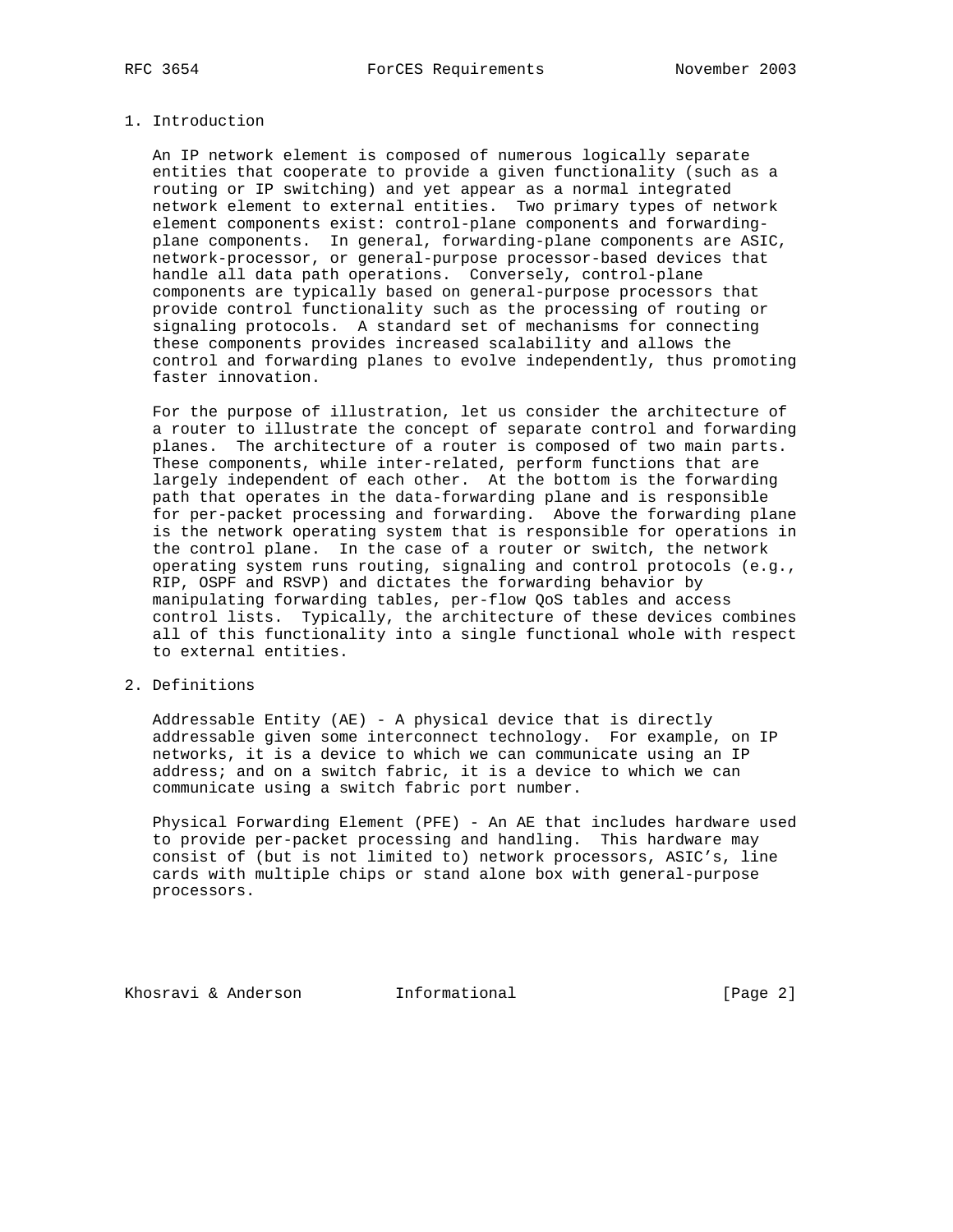Physical Control Element (PCE) - An AE that includes hardware used to provide control functionality. This hardware typically includes a general-purpose processor.

 Forwarding Element (FE) - A logical entity that implements the ForCES protocol. FEs use the underlying hardware to provide per-packet processing and handling as directed/controlled by a CE via the ForCES protocol. FEs may happen to be a single blade(or PFE), a partition of a PFE or multiple PFEs.

 Control Element (CE) - A logical entity that implements the ForCES protocol and uses it to instruct one or more FEs how to process packets. CEs handle functionality such as the execution of control and signaling protocols. CEs may consist of PCE partitions or whole PCEs.

 Pre-association Phase - The period of time during which a FE Manager (see below) and a CE Manager (see below) are determining which FE and CE should be part of the same network element. Any partitioning of PFEs and PCEs occurs during this phase.

 Post-association Phase - The period of time during which a FE does know which CE is to control it and vice versa, including the time during which the CE and FE are establishing communication with one another.

 ForCES Protocol - While there may be multiple protocols used within the overall ForCES architecture, the term "ForCES protocol" refers only to the ForCES post-association phase protocol (see below).

 ForCES Post-Association Phase Protocol - The protocol used for post association phase communication between CEs and FEs. This protocol does not apply to CE-to-CE communication, FE-to-FE communication, or to communication between FE and CE managers. The ForCES protocol is a master-slave protocol in which FEs are slaves and CEs are masters. This protocol includes both the management of the communication channel (e.g., connection establishment, heartbeats) and the control messages themselves. This protocol could be a single protocol or could consist of multiple protocols working together.

 FE Model - A model that describes the logical processing functions of a FE.

 FE Manager - A logical entity that operates in the pre-association phase and is responsible for determining to which CE(s) a FE should communicate. This process is called CE discovery and may involve the FE manager learning the capabilities of available CEs. A FE manager may use anything from a static configuration to a pre-association

Khosravi & Anderson **Informational Informational** [Page 3]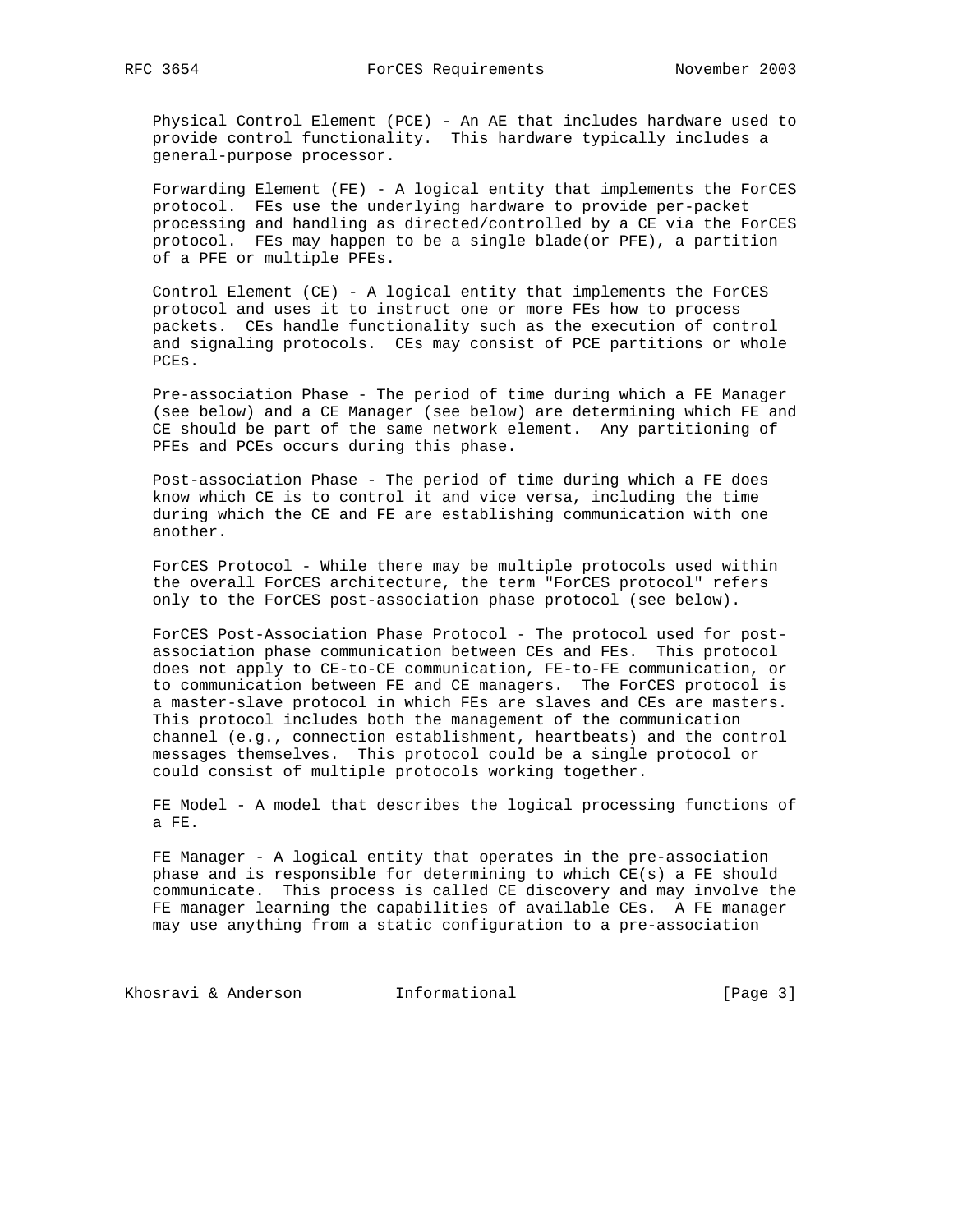phase protocol (see below) to determine which CE to use. However, this pre-association phase protocol is currently out of scope. Being a logical entity, a FE manager might be physically combined with any of the other logical entities mentioned in this section.

 CE Manager - A logical entity that operates in the pre-association phase and is responsible for determining to which FE(s) a CE should communicate. This process is called FE discovery and may involve the CE manager learning the capabilities of available FEs. A CE manager may use anything from a static configuration to a pre-association phase protocol (see below) to determine which FE to use. Again, this pre-association phase protocol is currently out of scope. Being a logical entity, a CE manager might be physically combined with any of the other logical entities mentioned in this section.

 Pre-association Phase Protocol - A protocol between FE managers and CE managers that is used to determine which CEs or FEs to use. A pre-association phase protocol may include a CE and/or FE capability discovery mechanism. Note that this capability discovery process is wholly separate from (and does not replace) what is used within the ForCES protocol (see Section 6, requirement #1). However, the two capability discovery mechanisms may utilize the same FE model (see Section 5). Pre-association phase protocols are not discussed further in this document.

 ForCES Network Element (NE) - An entity composed of one or more CEs and one or more FEs. To entities outside a NE, the NE represents a single point of management. Similarly, a NE usually hides its internal organization from external entities.

ForCES Protocol Element - A FE or CE.

 High Touch Capability - This term will be used to apply to the capabilities found in some forwarders to take action on the contents or headers of a packet based on content other than what is found in the IP header. Examples of these capabilities include NAT-PT, firewall, and L7 content recognition.

## 3. Architecture

 The chief components of a NE architecture are the CE, the FE, and the interconnect protocol. The CE is responsible for operations such as signaling and control protocol processing and the implementation of management protocols. Based on the information acquired through control processing, the CE(s) dictates the packet-forwarding behavior of the FE(s) via the interconnect protocol. For example, the CE might control a FE by manipulating its forwarding tables, the state of its interfaces, or by adding or removing a NAT binding.

Khosravi & Anderson **Informational Informational** [Page 4]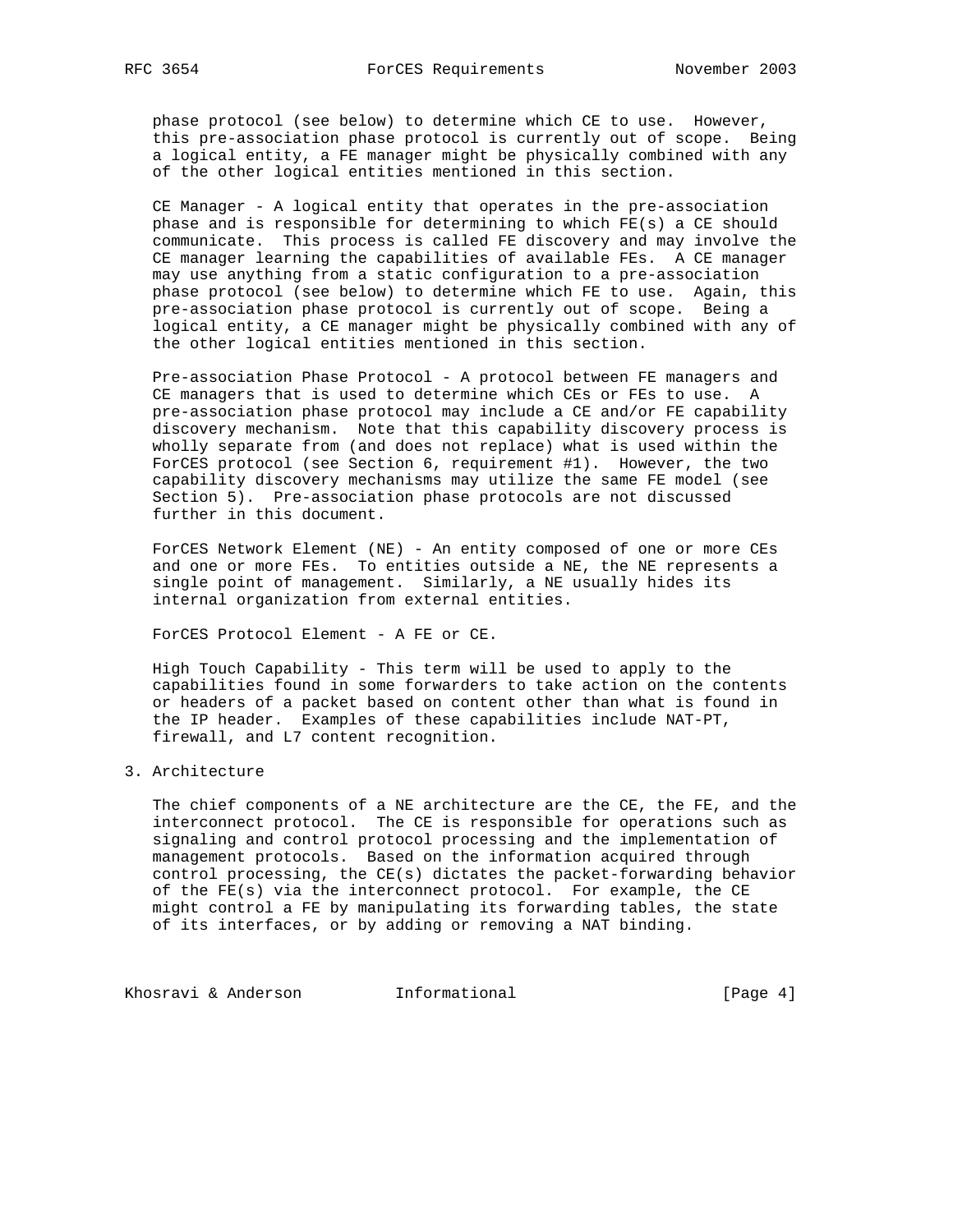The FE operates in the forwarding plane and is responsible for per packet processing and handling. By allowing the control and forwarding planes to evolve independently, different types of FEs can be developed - some general purpose and others more specialized. Some functions that FEs could perform include layer 3 forwarding, metering, shaping, firewall, NAT, encapsulation (e.g., tunneling), decapsulation, encryption, accounting, etc. Nearly all combinations of these functions may be present in practical FEs.

 Below is a diagram illustrating an example NE composed of a CE and two FEs. Both FEs and CE require minimal configuration as part of the pre-configuration process and this may be done by FE Manager and CE Manager respectively. Apart from this, there is no defined role for FE Manager and CE Manager. These components are out of scope of the architecture and requirements for the ForCES protocol, which only involves CEs and FEs.



### 4. Architectural Requirements

The following are the architectural requirements:

 1) CEs and FEs MUST be able to connect by a variety of interconnect technologies. Examples of interconnect technologies used in current architectures include Ethernet, bus backplanes, and ATM (cell) fabrics. FEs MAY be connected to each other via a different technology than that used for CE/FE communication.

Khosravi & Anderson **Informational Informational** [Page 5]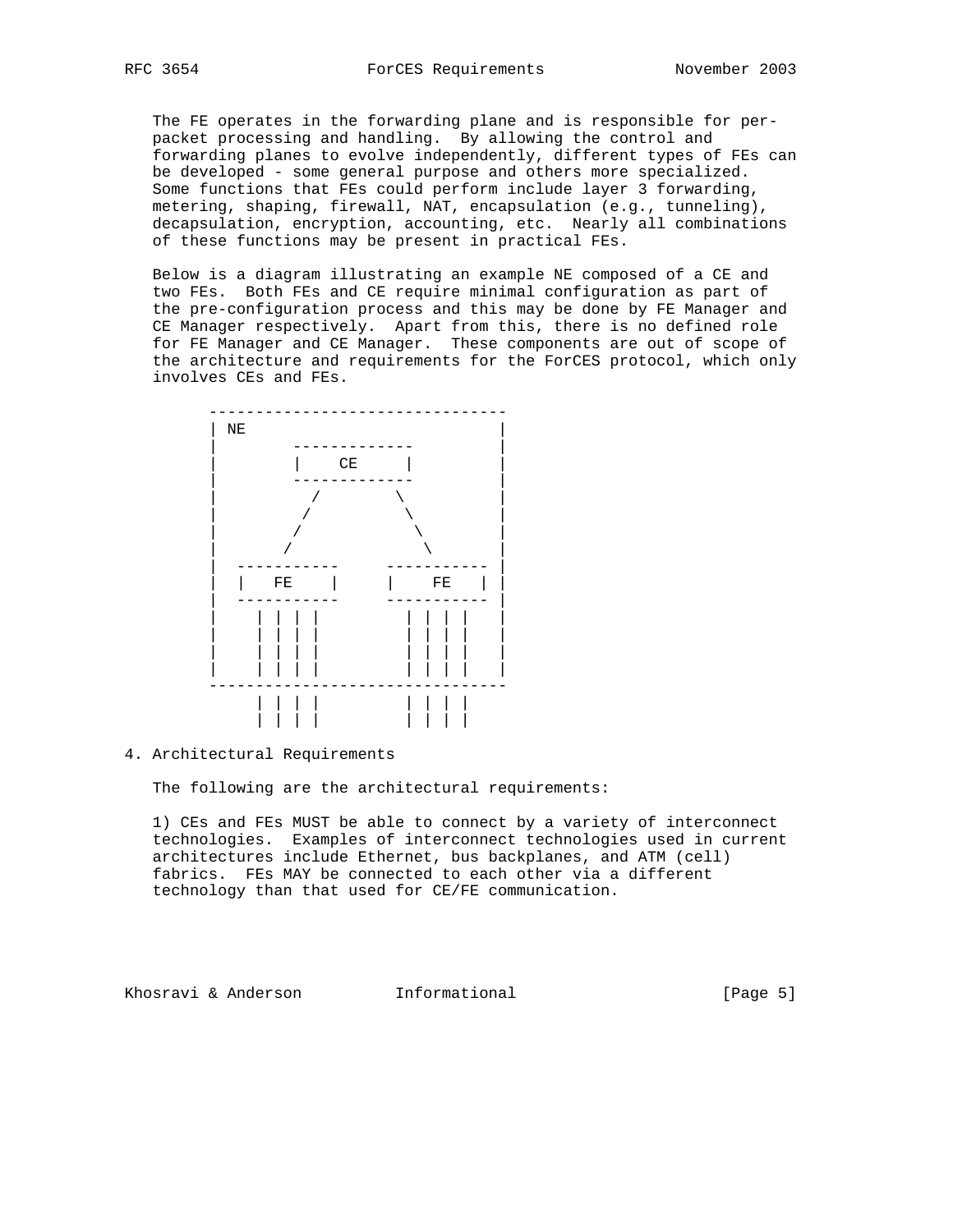2) FEs MUST support a minimal set of capabilities necessary for establishing network connectivity (e.g., interface discovery, port up/down functions). Beyond this minimal set, the ForCES architecture MUST NOT restrict the types or numbers of capabilities that FEs may contain.

 3) Packets MUST be able to arrive at the NE by one FE and leave the NE via a different FE.

 4) A NE MUST support the appearance of a single functional device. For example, in a router, the TTL of the packet should be decremented only once as it traverses the NE regardless of how many FEs through which it passes. However, external entities (e.g., FE managers and CE managers) MAY have direct access to individual ForCES protocol elements for providing information to transition them from the pre association to post-association phase.

 5) The architecture MUST provide a way to prevent unauthorized ForCES protocol elements from joining a NE. (For more protocol details, refer to section 6 requirement #2)

 6) A FE MUST be able to asynchronously inform the CE of a failure or increase/decrease in available resources or capabilities on the FE. Thus, the FE MUST support error monitoring and reporting. (Since there is not a strict 1-to-1 mapping between FEs and PFEs, it is possible for the relationship between a FE and its physical resources to change over time). For example, the number of physical ports or the amount of memory allocated to a FE may vary over time. The CE needs to be informed of such changes so that it can control the FE in an accurate way.

 7) The architecture MUST support mechanisms for CE redundancy or CE failover. This includes the ability for CEs and FEs to determine when there is a loss of association between them, ability to restore association and efficient state (re)synchronization mechanisms. This also includes the ability to preset the actions an FE will take in reaction to loss of association to its CE e.g., whether the FE will continue to forward packets or whether it will halt operations.

 8) FEs MUST be able to redirect control packets (such as RIP, OSPF messages) addressed to their interfaces to the CE. They MUST also redirect other relevant packets (e.g., such as those with Router Alert Option set) to their CE. The CEs MUST be able to configure the packet redirection information/filters on the FEs. The CEs MUST also be able to create packets and have its FEs deliver them.

Khosravi & Anderson **Informational Informational** [Page 6]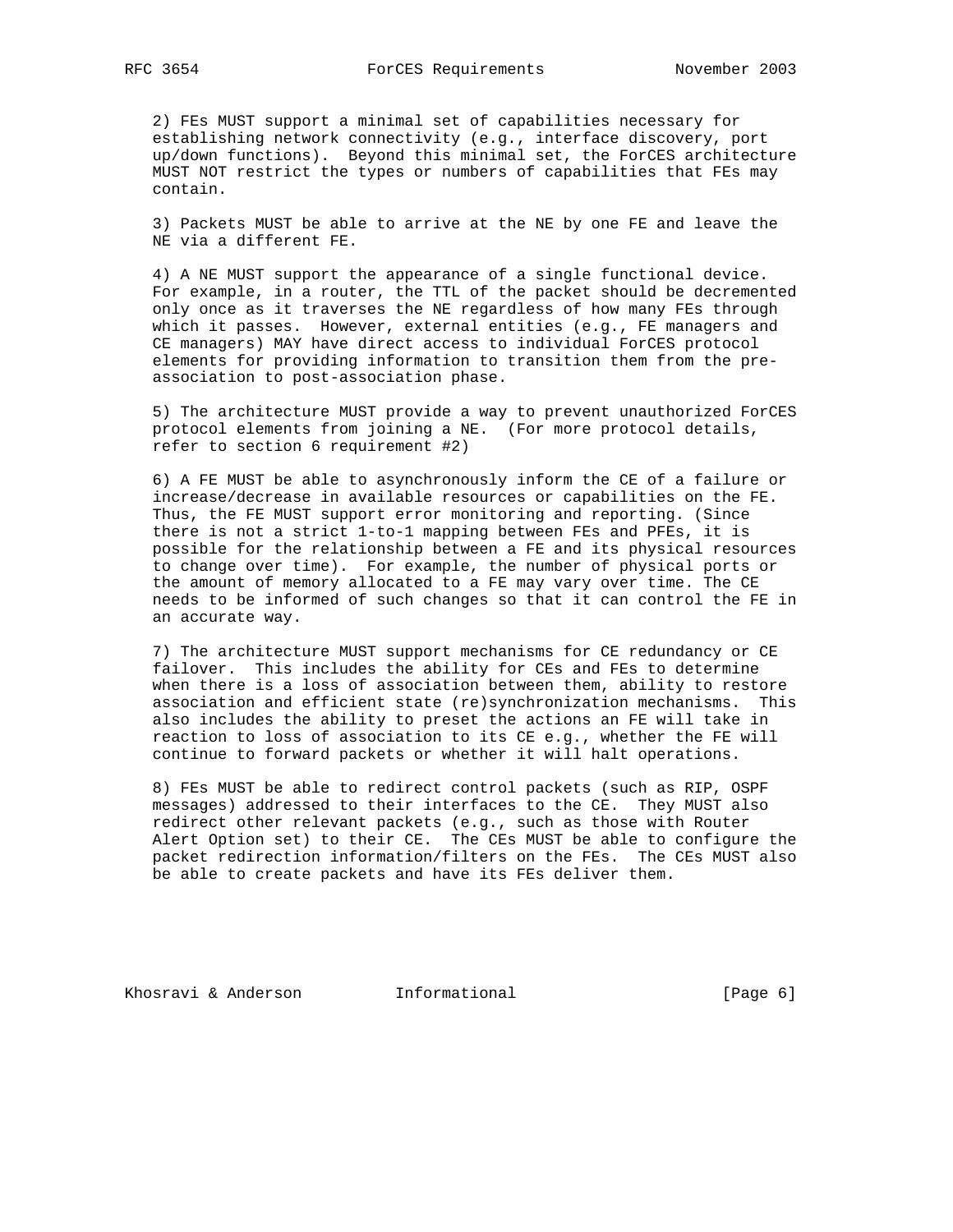9) Any proposed ForCES architectures MUST explain how that architecture supports all of the router functions as defined in [RFC1812]. IPv4 Forwarding functions such IP header validation, performing longest prefix match algorithm, TTL decrement, Checksum calculation, generation of ICMP error messages, etc defined in RFC 1812 should be explained.

 10) In a ForCES NE, the CE(s) MUST be able to learn the topology by which the FEs in the NE are connected.

 11) The ForCES NE architecture MUST be capable of supporting (i.e., must scale to) at least hundreds of FEs and tens of thousands of ports.

 12) The ForCES architecture MUST allow FEs AND CEs to join and leave NEs dynamically.

 13) The ForCES NE architecture MUST support multiple CEs and FEs. However, coordination between CEs is out of scope of ForCES.

 14) For pre-association phase setup, monitoring, configuration issues, it MAY be useful to use standard management mechanisms for CEs and FEs. The ForCES architecture and requirements do not preclude this. In general, for post-association phase, most management tasks SHOULD be done through interaction with the CE. In certain conditions (e.g., CE/FE disconnection), it may be useful to allow management tools (e.g., SNMP) to be used to diagnose and repair problems. The following guidelines MUST be observed:

- 1. The ability for a management tool (e.g., SNMP) to be used to read (but not change) the state of FE SHOULD NOT be precluded.
- 2. It MUST NOT be possible for management tools (e.g., SNMP, etc) to change the state of a FE in a manner that affects overall NE behavior without the CE being notified.
- 5. FE Model Requirements

 The variety of FE functionality that the ForCES architecture allows poses a potential problem for CEs. In order for a CE to effectively control a FE, the CE must understand how the FE processes packets. We therefore REQUIRE that a FE model be created that can express the logical packet processing capabilities of a FE. This model will be used in the ForCES protocol to describe FE capabilities (see Section 6, requirement #1). The FE model MUST define both a capability model and a state model, which expresses the current configuration of the device. The FE model MUST also support multiple FEs in the NE architecture.

Khosravi & Anderson **Informational Informational** [Page 7]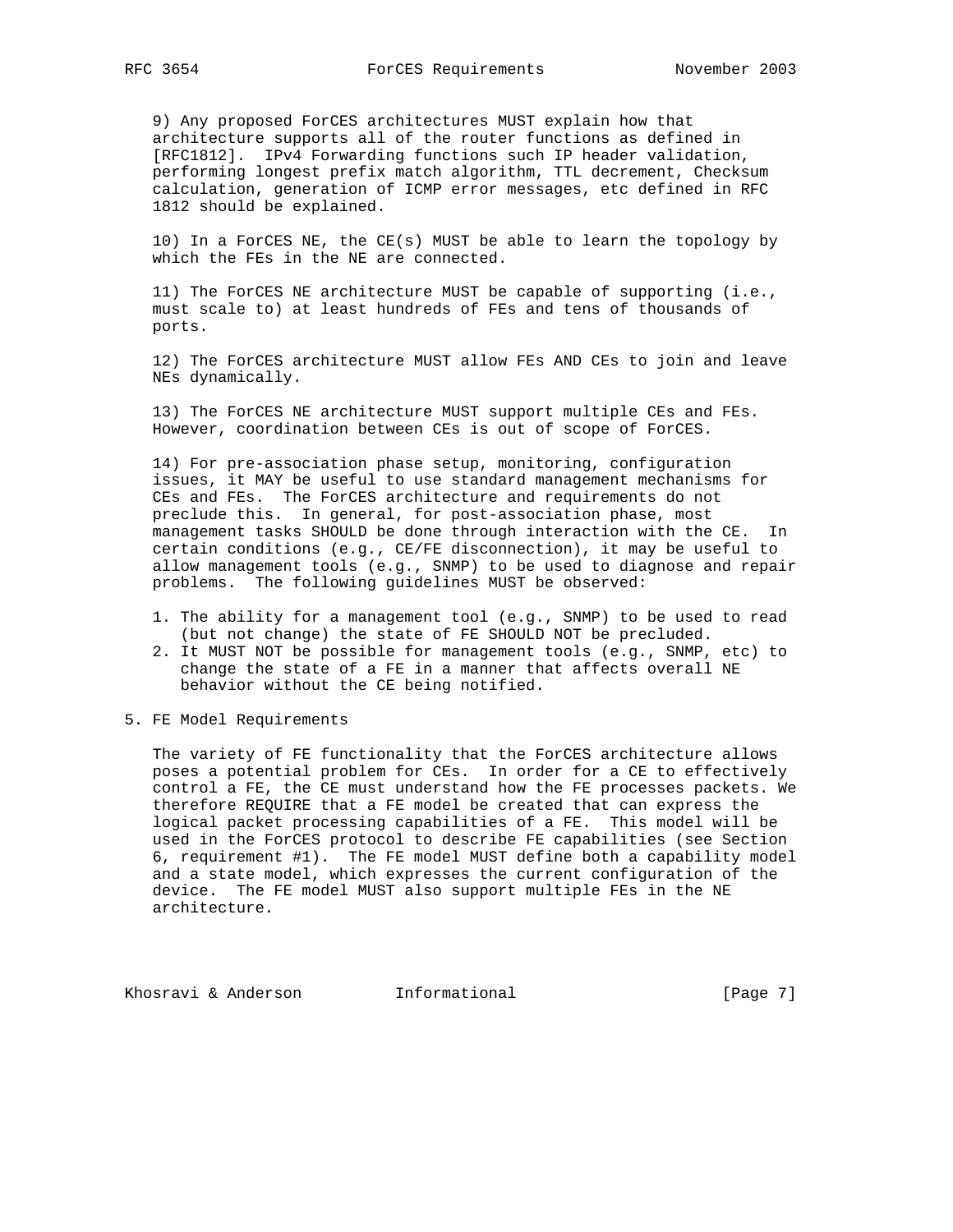## 5.1. Types of Logical Functions

 The FE model MUST express what logical functions can be applied to packets as they pass through a FE. Logical functions are the packet processing functions that are applied to the packets as they are forwarded through a FE. Examples of logical functions are layer 3 forwarding, firewall, NAT, and shaping. Section 5.5 defines the minimal set of logical functions that the FE Model MUST support.

## 5.2. Variations of Logical Functions

 The FE model MUST be capable of supporting/allowing variations in the way logical functions are implemented on a FE. For example, on a certain FE the forwarding logical function might have information about both the next hop IP address and the next hop MAC address, while on another FE these might be implemented as separate logical functions. Another example would be NAT functionality that can have several flavors such as Traditional/Outbound NAT, Bi-directional NAT, Twice NAT, and Multihomed NAT [RFC2663]. The model must be flexible enough to allow such variations in functions.

### 5.3. Ordering of Logical Functions

 The model MUST be capable of describing the order in which these logical functions are applied in a FE. The ordering of logical functions is important in many cases. For example, a NAT function may change a packet's source or destination IP address. Any number of other logical functions (e.g., layer 3 forwarding, ingress/egress firewall, shaping, and accounting) may make use of the source or destination IP address when making decisions. The CE needs to know whether to configure these logical functions with the pre-NAT or post-NAT IP address. Furthermore, the model MUST be capable of expressing multiple instances of the same logical function in a FE's processing path. Using NAT again as an example, one NAT function is typically performed before the forwarding decision (packets arriving externally have their public addresses replaced with private addresses) and one NAT function is performed after the forwarding decision (for packets exiting the domain, their private addresses are replaced by public ones).

# 5.4. Flexibility

 Finally, the FE model SHOULD provide a flexible infrastructure in which new logical functions and new classification, action, and parameterization data can be easily added. In addition, the FE model MUST be capable of describing the types of statistics gathered by each logical function.

Khosravi & Anderson **Informational Informational** [Page 8]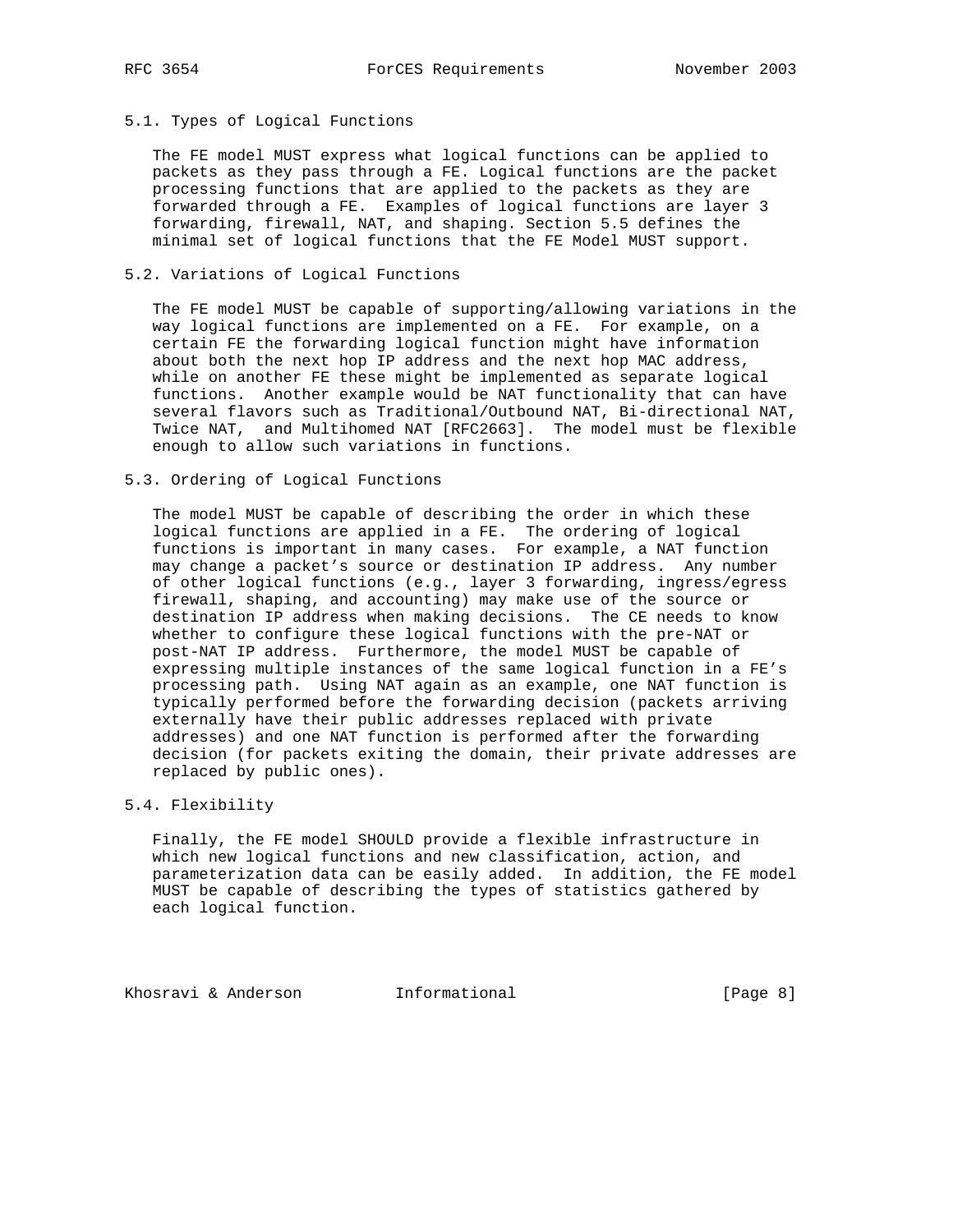# 5.5. Minimal Set of Logical Functions

 The rest of this section defines a minimal set of logical functions that any FE model MUST support. This minimal set DOES NOT imply that all FEs must provide this functionality. Instead, these requirements only specify that the model must be capable of expressing the capabilities that FEs may choose to provide.

### 1) Port Functions

 The FE model MUST be capable of expressing the number of ports on the device, the static attributes of each port (e.g., port type, link speed), and the configurable attributes of each port (e.g., IP address, administrative status).

### 2) Forwarding Functions

 The FE model MUST be capable of expressing the data that can be used by the forwarding function to make a forwarding decision. Support for IPv4 and IPv6 unicast and multicast forwarding functions MUST be provided by the model.

### 3) QoS Functions

 The FE model MUST allow a FE to express its QoS capabilities in terms of, e.g., metering, policing, shaping, and queuing functions. The FE model MUST be capable of expressing the use of these functions to provide IntServ or DiffServ functionality as described in [RFC2211], [RFC2212], [RFC2215], [RFC2475], and [RFC3290].

## 4) Generic Filtering Functions

 The FE model MUST be capable of expressing complex sets of filtering functions. The model MUST be able to express the existence of these functions at arbitrary points in the sequence of a FE's packet processing functions. The FE model MUST be capable of expressing a wide range of classification abilities from single fields (e.g., destination address) to arbitrary n-tuples. Similarly, the FE model MUST be capable of expressing what actions these filtering functions can perform on packets that the classifier matches.

#### 5) Vendor-Specific Functions

 The FE model SHOULD be extensible so that new, currently unknown FE functionality can be expressed. The FE Model SHOULD NOT be extended to express standard/common functions in a proprietary manner. This would NOT be ForCES compliant.

 6) High-Touch Functions The FE model MUST be capable of expressing the encapsulation and tunneling capabilities of a FE. The FE model MUST support functions

Khosravi & Anderson **Informational Informational** [Page 9]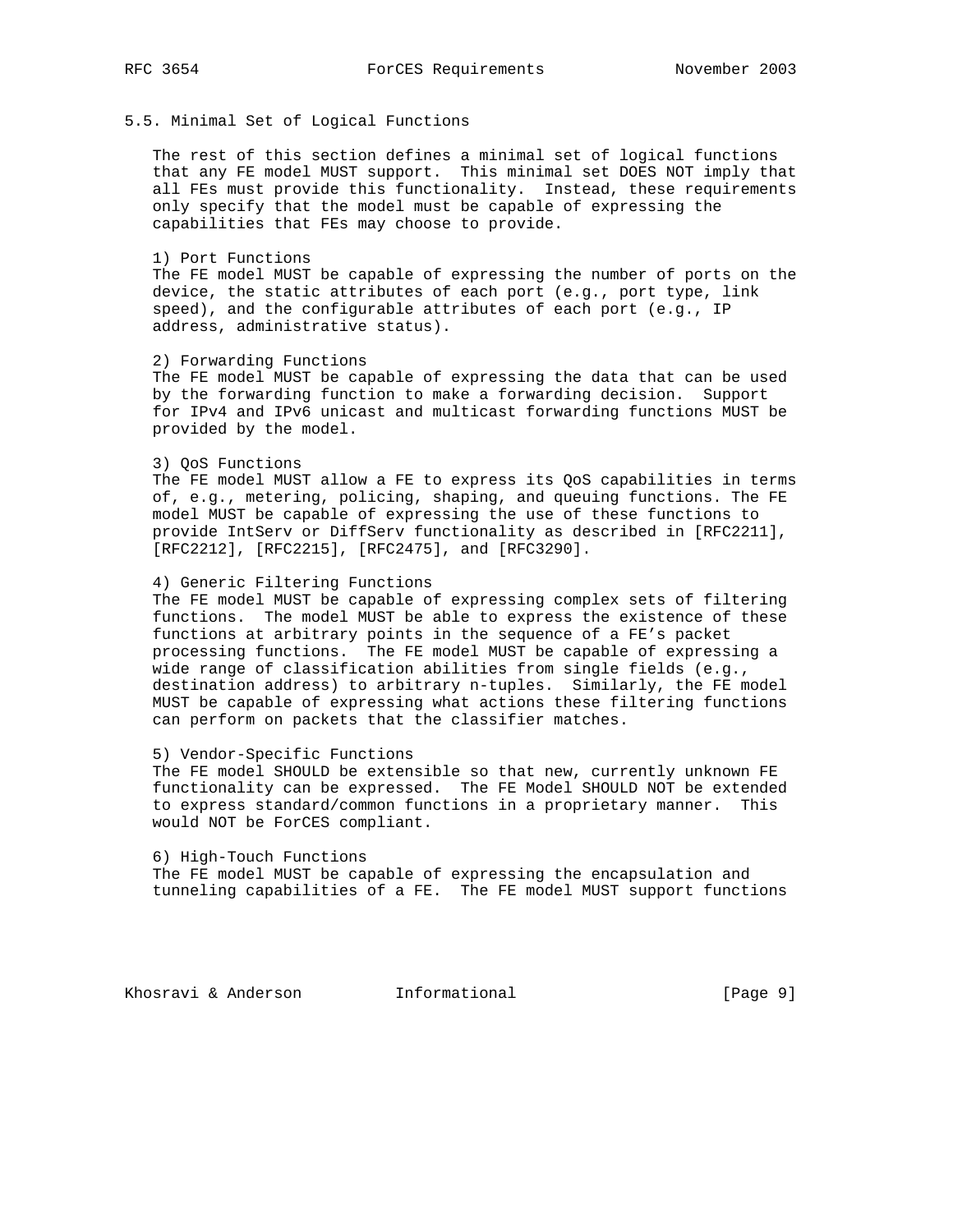that mark the class of service that a packet should receive (i.e., IPv4 header TOS octet or the IPv6 Traffic Class octet). The FE model MAY support other high touch functions (e.g., NAT, ALG).

## 7) Security Functions

 The FE model MUST be capable of expressing the types of encryption that may be applied to packets in the forwarding path.

## 8) Off-loaded Functions

 Per-packet processing can leave state in the FE, so that logical functions executed during packet processing can perform in a consistent manner (for instance, each packet may update the state of the token bucket occupancy of a give policer). In addition, the FE Model MUST allow logical functions to execute asynchronously from packet processing, according to a certain finite-state machine, in order to perform functions that are, for instance, off-loaded from the CE to the FE. The FE model MUST be capable of expressing these asynchronous functions. Examples of such functions include the finite-state machine execution required by TCP termination or OSPF Hello processing, triggered not only by packet events, but by timer events as well. This Does NOT mean off-loading of any piece of code to an FE, just that the FE Model should be able to express existing Off-loaded functions on an FE.

### 9) IPFLOW/PSAMP Functions

 Several applications such as, Usage-based Accounting, Traffic engineering, require flow-based IP traffic measurements from Network Elements. [IPFLOW] defines architecture for IP traffic flow monitoring, measuring and exporting. The FE model SHOULD be able to express metering functions and flow accounting needed for exporting IP traffic flow information. Similarly to support measurement-based applications, [PSAMP] describes a framework to define a standard set of capabilities for network elements to sample subsets of packets by statistical and other methods. The FE model SHOULD be able to express statistical packet filtering functions and packet information needed for supporting packet sampling applications.

6. ForCES Protocol Requirements

 This section specifies some of the requirements that the ForCES protocol MUST meet.

 1) Configuration of Modeled Elements The ForCES protocol MUST allow the CEs to determine the capabilities of each FE. These capabilities SHALL be expressed using the FE model whose requirements are defined in Section 5. Furthermore, the protocol MUST provide a means for the CEs to control all the FE

Khosravi & Anderson **Informational** [Page 10]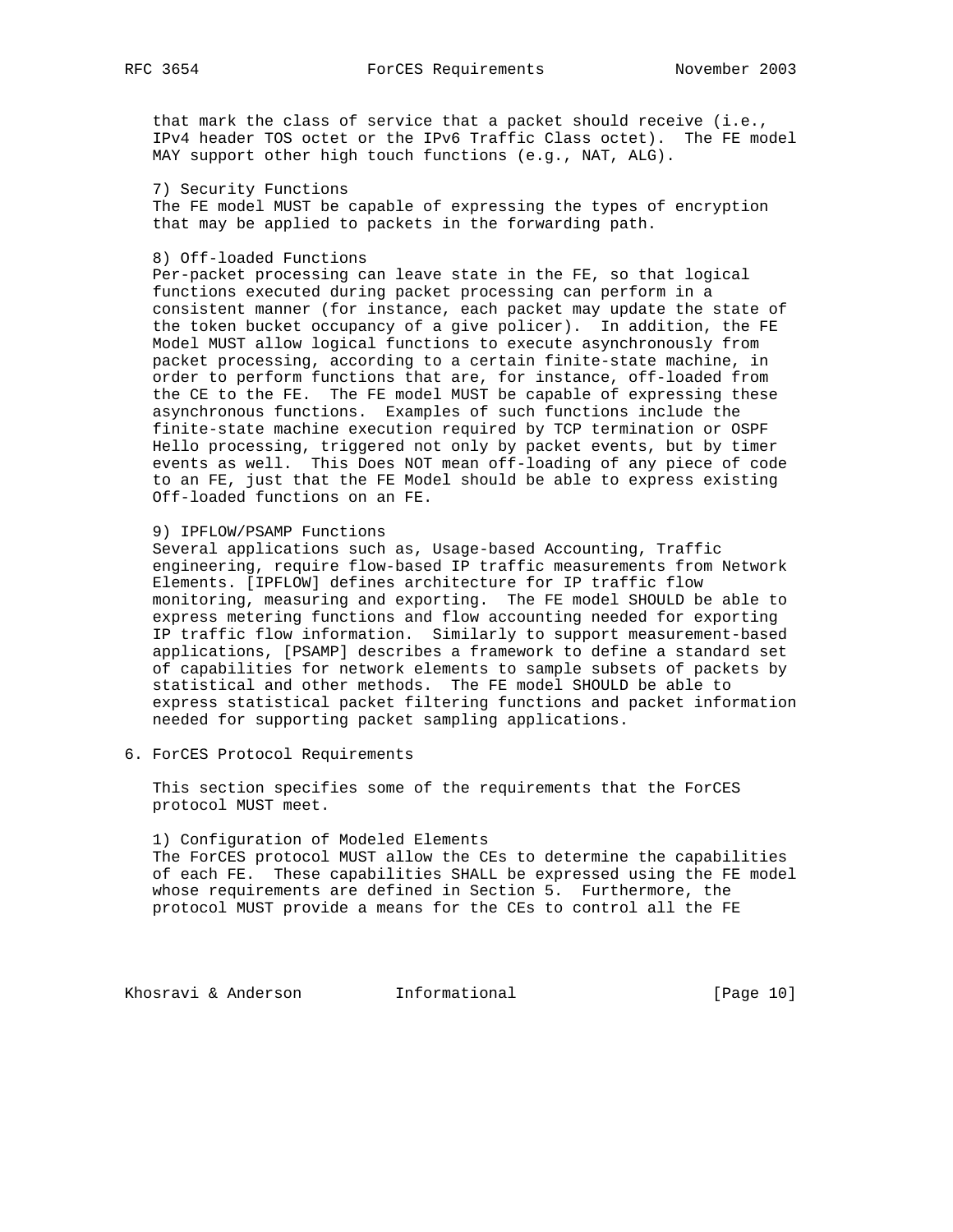capabilities that are discovered through the FE model. The protocol MUST be able to add/remove classification/action entries, set/delete parameters, query statistics, and register for and receive events.

- 2) Support for Secure Communication
	- a) FE configuration will contain information critical to the functioning of a network (e.g., IP Forwarding Tables). As such, it MUST be possible to ensure the integrity of all ForCES protocol messages and protect against man-in-the-middle attacks.
	- b) FE configuration information may also contain information derived from business relationships (e.g., service level agreements). Because of the confidential nature of the information, it MUST be possible to secure (make private) all ForCES protocol messages.
	- c) In order to ensure that authorized CEs and FEs are participating in a NE and defend against CE or FE impersonation attacks, the ForCES architecture MUST select a means of authentication for CEs and FEs.
	- d) In some deployments ForCES is expected to be deployed between CEs and FEs connected to each other inside a box over a backplane, where physical security of the box ensures that man-in-the-middle, snooping, and impersonation attacks are not possible. In such scenarios the ForCES architecture MAY rely on the physical security of the box to defend against these attacks and protocol mechanisms May be turned off.
	- e) In the case when CEs and FEs are connected over a network, security mechanisms MUST be specified or selected that protect the ForCES protocol against such attacks. Any security solution used for ForCES MUST specify how it deals with such attacks.

### 3) Scalability

 The ForCES protocol MUST be capable of supporting (i.e., must scale to) at least hundreds of FEs and tens of thousands of ports. For example, the ForCES protocol field sizes corresponding to FE or port numbers SHALL be large enough to support the minimum required numbers. This requirement does not relate to the performance of a NE as the number of FEs or ports in the NE grows.

### 4) Multihop

 When the CEs and FEs are separated beyond a single L3 routing hop, the ForCES protocol will make use of an existing RFC2914 compliant L4 protocol with adequate reliability, security and congestion control (e.g., TCP, SCTP) for transport purposes.

Khosravi & Anderson Informational [Page 11]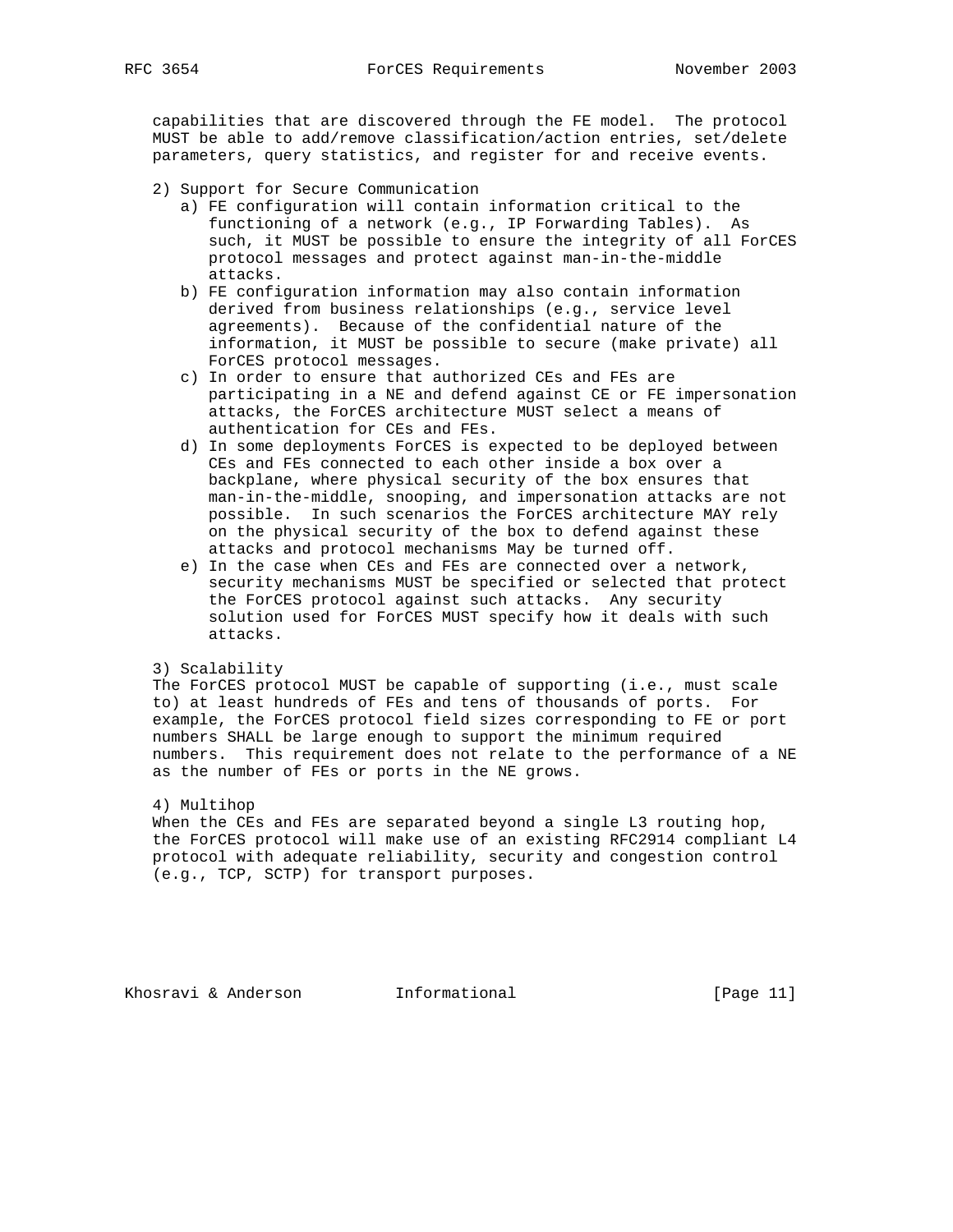5) Message Priority The ForCES protocol MUST provide a means to express the protocol message priorities.

- 6) Reliability
	- a) The ForCES protocol will be used to transport information that requires varying levels of reliability. By strict or robust reliability in this requirement we mean, no losses, no corruption, no re-ordering of information being transported and delivery in a timely fashion.
	- b) Some information or payloads, such as redirected packets or packet sampling, may not require robust reliability (can tolerate some degree of losses). For information of this sort, ForCES MUST NOT be restricted to strict reliability.
	- c) Payloads such as configuration information, e.g., ACLs, FIB entries, or FE capability information (described in section 6, (1)) are mission critical and must be delivered in a robust reliable fashion. Thus, for information of this sort, ForCES MUST either provide built-in protocol mechanisms or use a reliable transport protocol for achieving robust/strict reliability.
	- d) Some information or payloads, such as heartbeat packets that may be used to detect loss of association between CE and FEs (see section 6, (8)), may prefer timeliness over reliable delivery. For information of this sort, ForCES MUST NOT be restricted to strict reliability.
	- e) When ForCES is carried over multi-hop IP networks, it is a requirement that ForCES MUST use a [RFC2914]-compliant transport protocol.
	- f) In cases where ForCES is not running over an IP network such as an Ethernet or cell fabric between CE and FE, then reliability still MUST be provided when carrying critical information of the types specified in (c) above, either by the underlying link/network/transport layers or by built-in protocol mechanisms.

7) Interconnect Independence

 The ForCES protocol MUST support a variety of interconnect technologies. (refer to section 4, requirement #1)

8) CE redundancy or CE failover

 The ForCES protocol MUST support mechanisms for CE redundancy or CE failover. This includes the ability for CEs and FEs to determine when there is a loss of association between them, ability to restore association and efficient state (re)synchronization mechanisms. This also includes the ability to preset the actions an FE will take in

Khosravi & Anderson **Informational** [Page 12]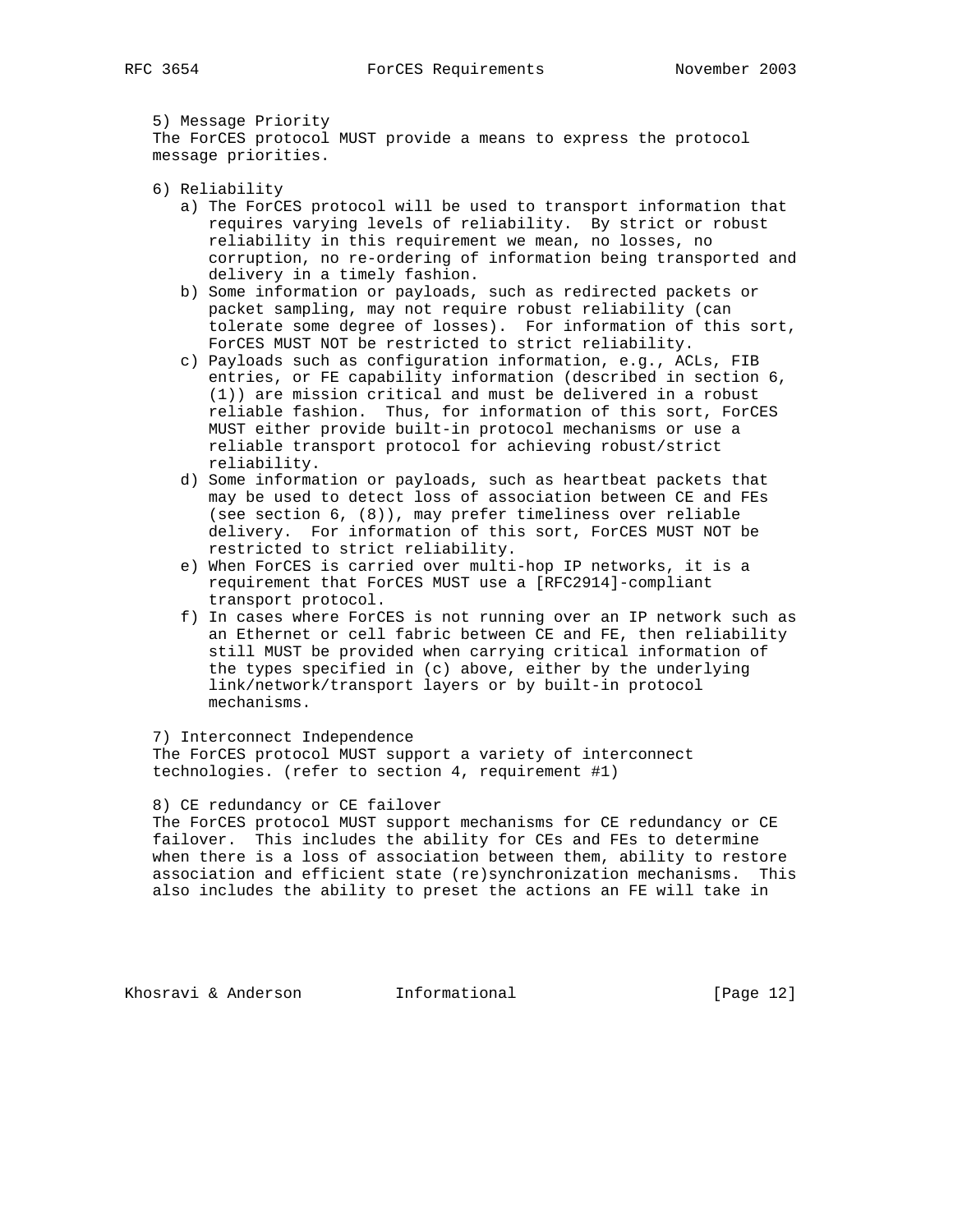reaction to loss of association to its CE, e.g., whether the FE will continue to forward packets or whether it will halt operations. (refer to section 4, requirement #7)

- 9) Packet Redirection/Mirroring
	- a) The ForCES protocol MUST define a way to redirect packets from the FE to the CE and vice-versa. Packet redirection terminates any further processing of the redirected packet at the FE.
	- b) The ForCES protocol MUST define a way to mirror packets from the FE to the CE. Mirroring allows the packet duplicated by the FE at the mirroring point to be sent to the CE while the original packet continues to be processed by the FE.

 Examples of packets that may be redirected or mirrored include control packets (such as RIP, OSPF messages) addressed to the interfaces or any other relevant packets (such as those with Router Alert Option set). The ForCES protocol MUST also define a way for the CE to configure the behavior of a) and b) (above), to specify which packets are affected by each.

### 10) Topology Exchange

 The ForCES protocol or information carried in the ForCES protocol MUST allow those FEs which have inter-FE topology information to provide that information to the CE(s).

 11) Dynamic Association The ForCES protocol MUST allow CEs and FEs to join and leave a NE dynamically. (refer to section 4, requirement #12)

### 12) Command Bundling

 The ForCES protocol MUST be able to group an ordered set of commands to a FE. Each such group of commands SHOULD be sent to the FE in as few messages as possible. Furthermore, the protocol MUST support the ability to specify if a command group MUST have all-or-nothing semantics.

 13) Asynchronous Event Notification The ForCES protocol MUST be able to asynchronously notify the CE of events on the FE such as failures or change in available resources or capabilities. (refer to section 4, requirement #6)

 14) Query Statistics The ForCES protocol MUST provide a means for the CE to be able to query statistics (monitor performance) from the FE.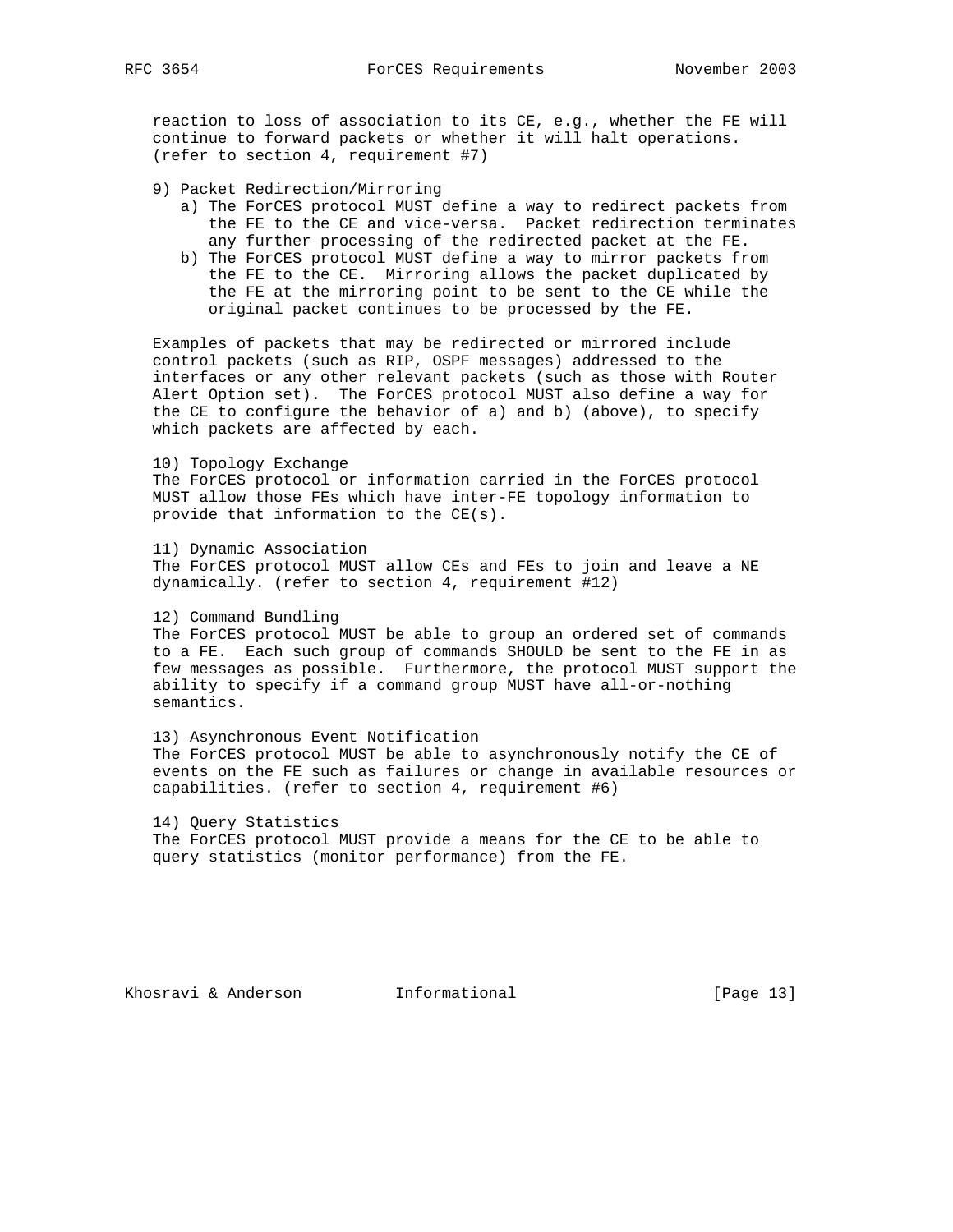15) Protection against Denial of Service Attacks (based on CPU overload or queue overflow)

 Systems utilizing the ForCES protocol can be attacked using denial of service attacks based on CPU overload or queue overflow. The ForCES protocol could be exploited by such attacks to cause the CE to become unable to control the FE or appropriately communicate with other routers and systems. The ForCES protocol MUST therefore provide mechanisms for controlling FE capabilities that can be used to protect against such attacks. FE capabilities that MUST be manipulated via ForCES include the ability to install classifiers and filters to detect and drop attack packets, as well as to be able to install rate limiters that limit the rate of packets which appear to be valid but may be part of an attack (e.g., bogus BGP packets).

### 7. References

- 7.1. Normative References
	- [RFC3290] Bernet, Y., Blake, S., Grossman, D. and A. Smith, "An Informal Management Model for DiffServ Routers", RFC 3290, May 2002.
	- [RFC1812] Baker, F., "Requirements for IP Version 4 Routers", RFC 1812, June 1995.
	- [RFC2211] Wroclawski, J., "Specification of the Controlled-Load Network Element Service", RFC 2211, September 1997.
	- [RFC2212] Shenker, S., Partridge, C. and R. Guerin, "Specification of Guaranteed Quality of Service", RFC 2212, September 1997.
	- [RFC2215] Shenker, S. and J. Wroclawski, "General Characterization Parameters for Integrated Service Network Elements", RFC 2215, September 1997.
	- [RFC2475] Blake, S., Black, D., Carlson, M., Davies, E., Wang, Z. and W. Weisss, "An Architecture for Differentiated Service", RFC 2475, December 1998.
	- [RFC2914] Floyd, S., "Congestion Control Principles", BCP 14, RFC 2914, September 2000.
	- [RFC2663] Srisuresh, P. and M. Holdrege, "IP Network Address Translator (NAT) Terminology and Considerations", RFC 2663, August 1999.

Khosravi & Anderson **Informational Informational** [Page 14]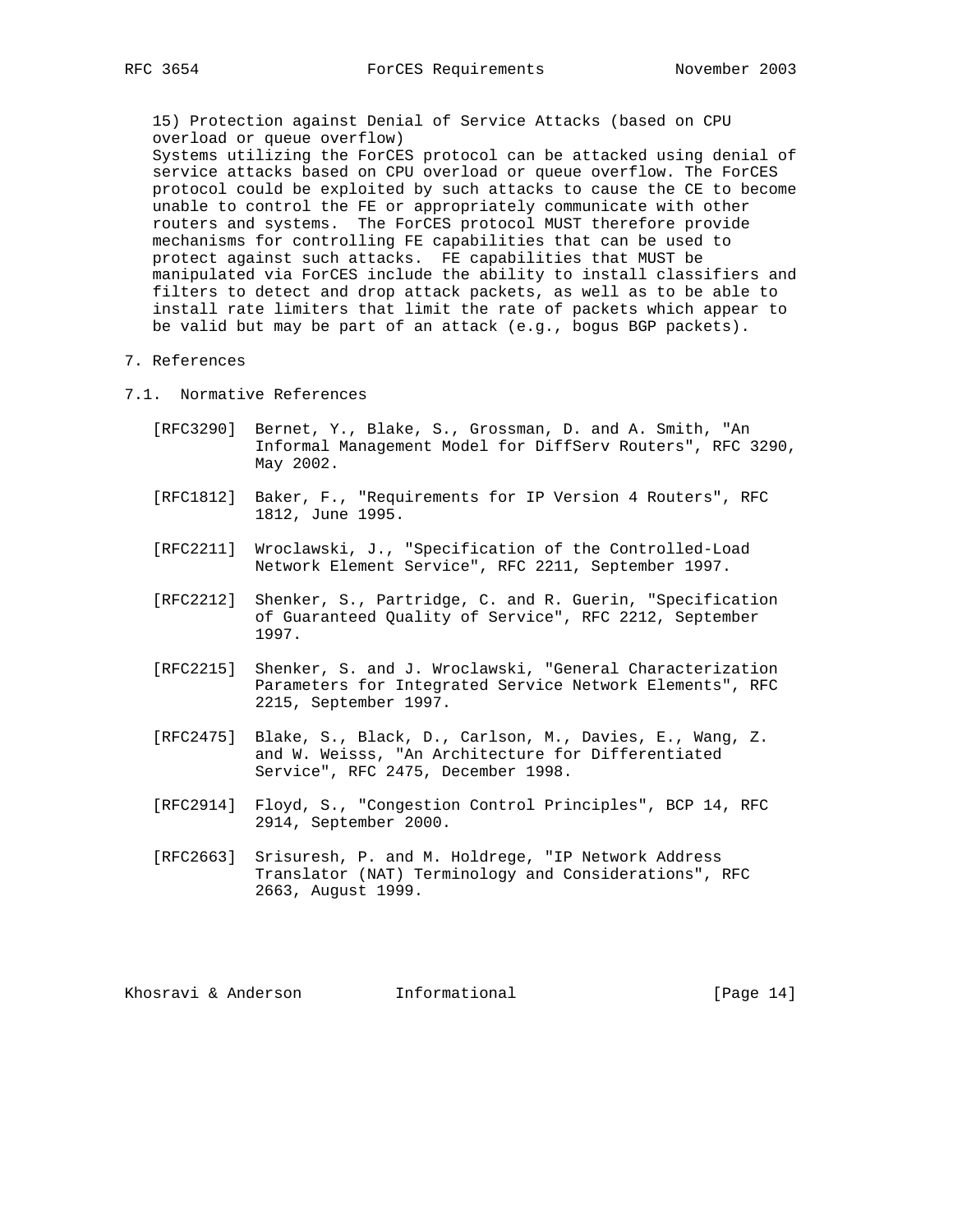# 7.2. Informative References

- [RFC3532] Anderson, T. and J. Buerkle, "Requirements for the Dynamic Partitioning of Switching Elements", RFC 3532, May 2003.
- [IPFLOW] Quittek, et al., "Requirements for IP Flow Information Export", Work in Progress, February 2003.
- [PSAMP] Duffield, et al., "A Framework for Passive Packet Measurement ", Work in Progress, March 2003.
- 8. Security Considerations

See architecture requirement #5 and protocol requirement #2.

9. Authors' Addresses & Acknowledgments

This document was written by the ForCES Requirements design team:

Todd A. Anderson (Editor)

 Ed Bowen IBM Zurich Research Laboratory Saumerstrasse 4 CH-8803 Rueschlikon Switzerland

 Phone: +41 1 724 83 68 EMail: edbowen@us.ibm.com

 Ram Dantu Department of Computer Science University of North Texas, Denton, Texas, 76203

 Phone: 940 565 2822 EMail: rdantu@unt.edu

 Avri Doria ETRI 161 Gajeong-dong, Yuseong-gu Deajeon 305-350 Korea

EMail: avri@acm.org

Khosravi & Anderson **Informational Informational** [Page 15]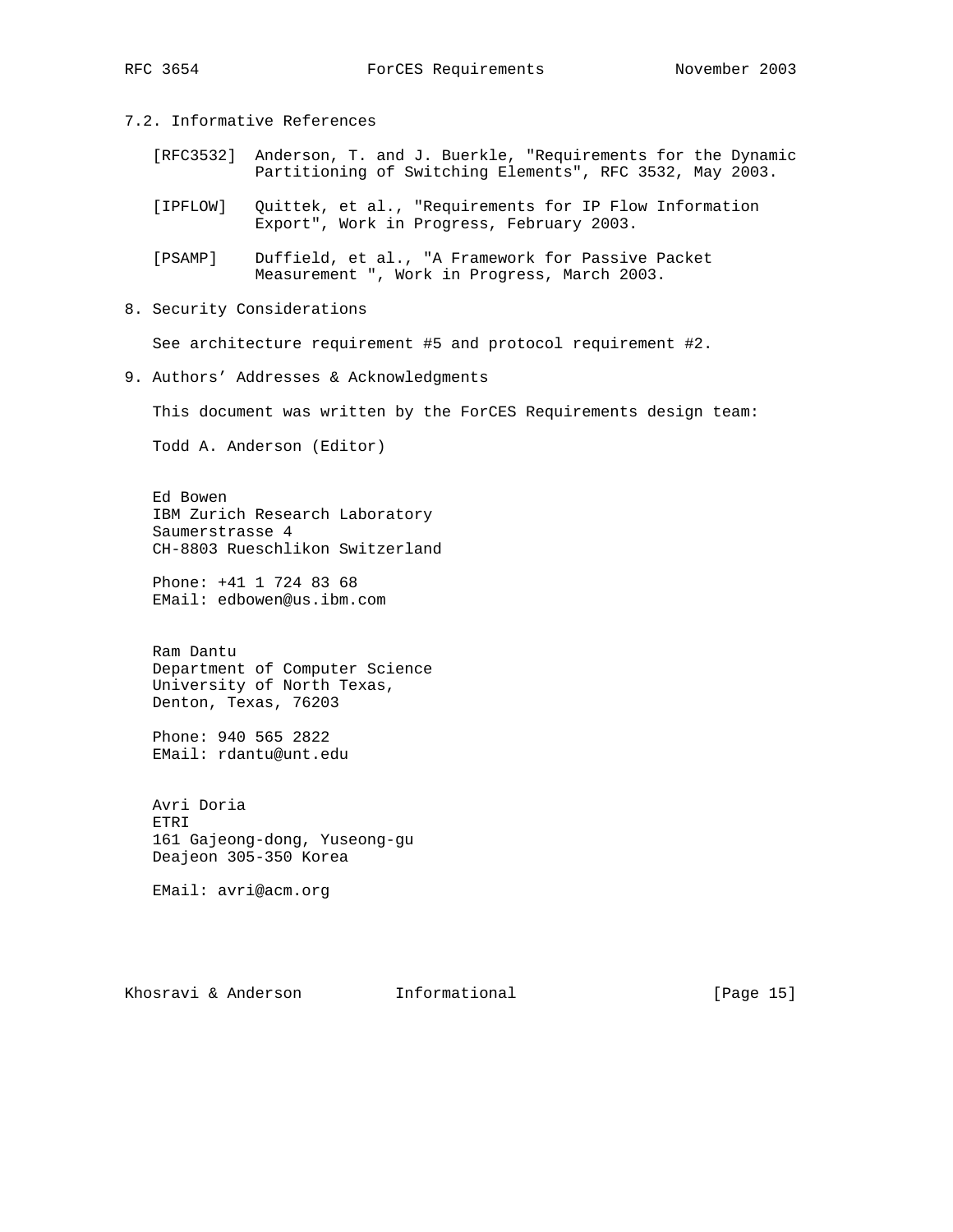Ram Gopal Nokia Research Center 5, Wayside Road, Burlington, MA 01803

 Phone: 1-781-993-3685 EMail: ram.gopal@nokia.com

 Jamal Hadi Salim Znyx Networks Ottawa, Ontario Canada

EMail: hadi@znyx.com

Hormuzd Khosravi (Editor)

 Muneyb Minhazuddin Avaya Inc. 123, Epping road, North Ryde, NSW 2113, Australia Phone: +61 2 9352 8620 EMail: muneyb@avaya.com

 Margaret Wasserman Nokia Research Center 5 Wayside Road Burlington, MA 01803 Phone: +1 781 993 3858 EMail: margaret.wasserman@nokia.com

 The authors would like to thank Vip Sharma and Lily Yang for their valuable contributions.

Khosravi & Anderson **Informational Informational** [Page 16]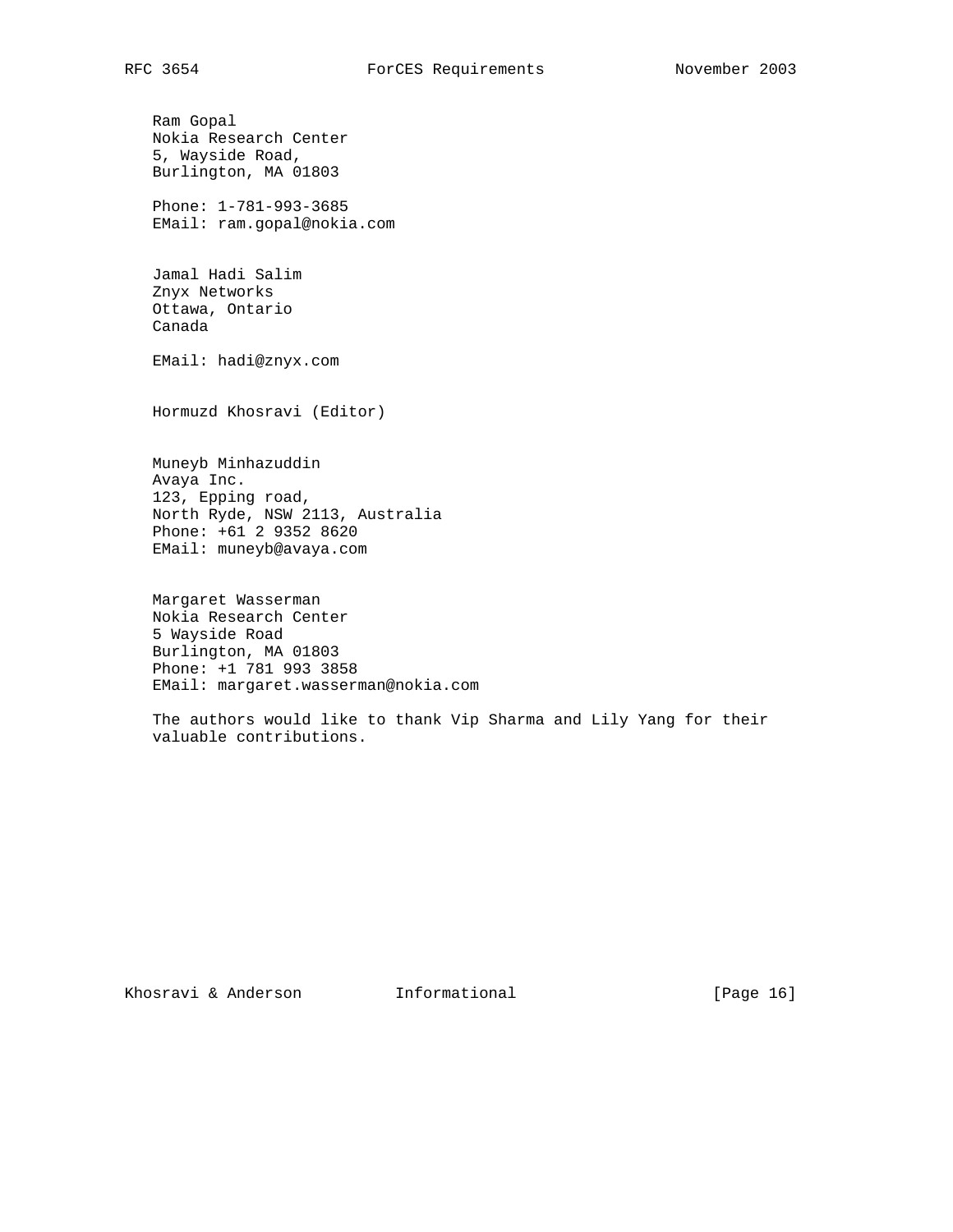10. Editors' Contact Information

 Hormuzd Khosravi Intel 2111 NE 25th Avenue Hillsboro, OR 97124 USA

 Phone: +1 503 264 0334 EMail: hormuzd.m.khosravi@intel.com

 Todd A. Anderson Intel 2111 NE 25th Avenue Hillsboro, OR 97124 USA

 Phone: +1 503 712 1760 EMail: todd.a.anderson@intel.com